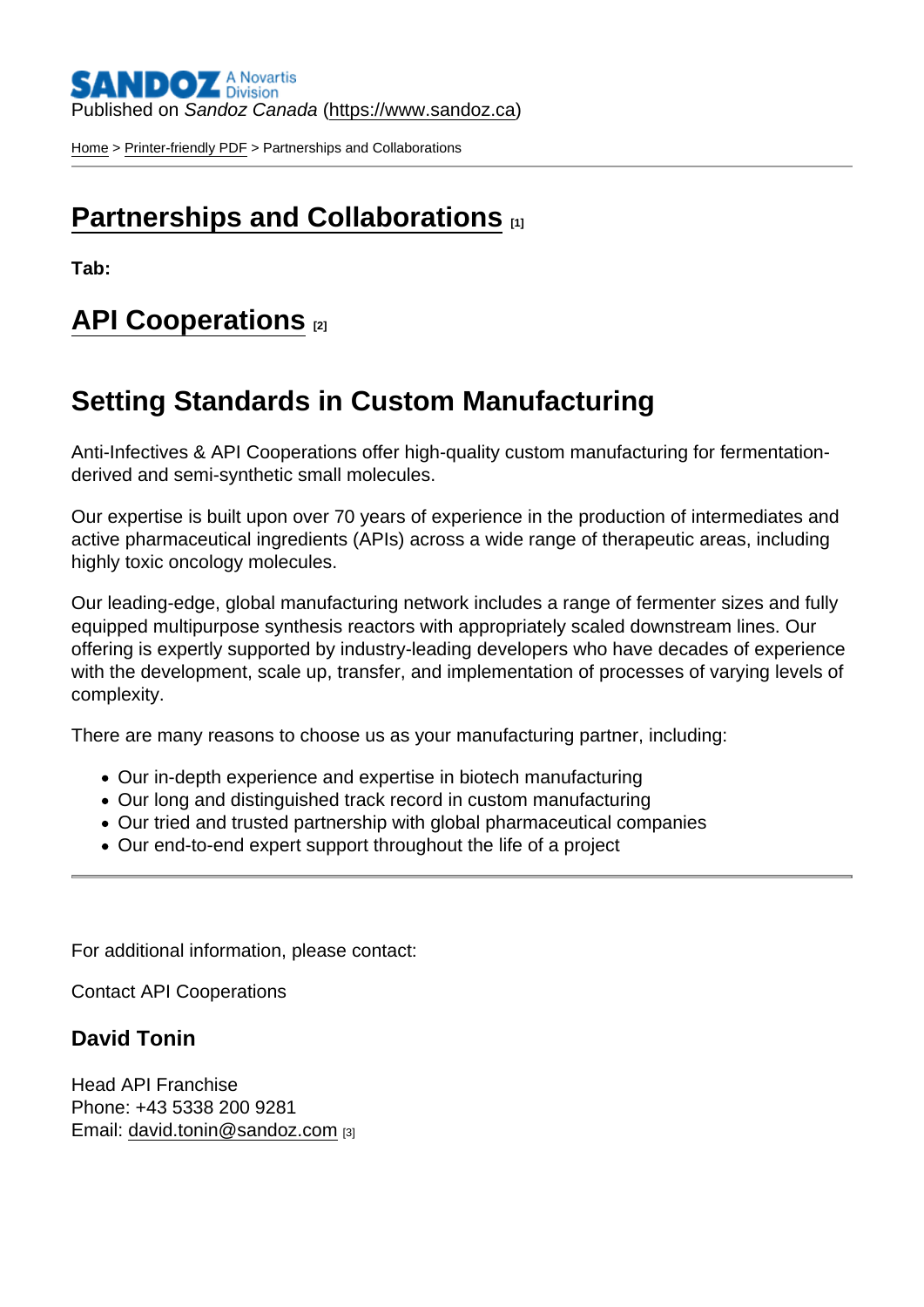# [Biotech Cooperations](https://www.sandoz.ca/about-us/contact-us/partnerships-and-collaborations#tab-2) [4]

Sandoz is a world leading manufacturer of biotechnological products. Our expertise stems from decades of experience in this complex field, particularly in the production of intermediates for third parties. Early successes were marked by the production of the firstever oral penicillin in 1951 (anti-infectives), and one of the first recombinant proteins, an interferon, in 1980 (biopharmaceuticals).

Over the years, our role has evolved from simply a contract manufacturer to a full-service provider, i.e. providing solutions for all steps in the value chain of a project through to building strong relationships with our partners. Underlying this role is trust – trust in the shared values of a global company, trust in the innovative solutions we provide, and trust in the quality of our products and services on the back of our long history and industry know-how.

Sandoz has traditionally been among the leading specialists in microbial fermentation of classic and recombinant microorganisms. Our comprehensive know-how is based on several decades of experience in the fields of classical microbial products and recombinant microbial production at a commercial scale. In 2004, we successfully extended our production technology into the field of mammalian cell culture.

Today, we are a fully integrated manufacturer of recombinant products. We provide customized solutions for our partners that span the entire value chain, from development to production and fill and finish to customers. The flexibility in production capabilities to fully integrated services offers a variety of options when it comes to scaling different phases of development and commercial manufacturing, furthering the cost advantage to customers.

Sandoz is currently engaged in biotech cooperations with a number of leading organizations and continuously looks to extend its number of partnerships in the future. This strong experience combined with a successful track record of accomplishments and state-of-the-art plants, offers a unique opportunity to partners interested in pursuing manufacturing cooperations.

[Read about Biotech Manufacturing Solutions \(PDF 6.6 MB\)](https://www.sandoz.ca/en/sites/www.sandoz.com/files/biotech-cooperations-manufacturing-solutions.pdf) [5]

[Learn more about Npro Autoprotease Fusion Technology \(PDF 135 KB\)](https://www.sandoz.ca/en/sites/www.sandoz.com/files/biotech-cooperations-Npro-autoprotease-fusion-technology.pdf) [6]

[Learn more about Facilities and Technologies \(PDF 60 KB\)](https://www.sandoz.ca/en/sites/www.sandoz.com/files/biotech-cooperations-facilities-technologies.pdf) [7]

For additional information, please contact:

Contact Biotech Cooperations

Johannes Reiter

Head Biotech Cooperations